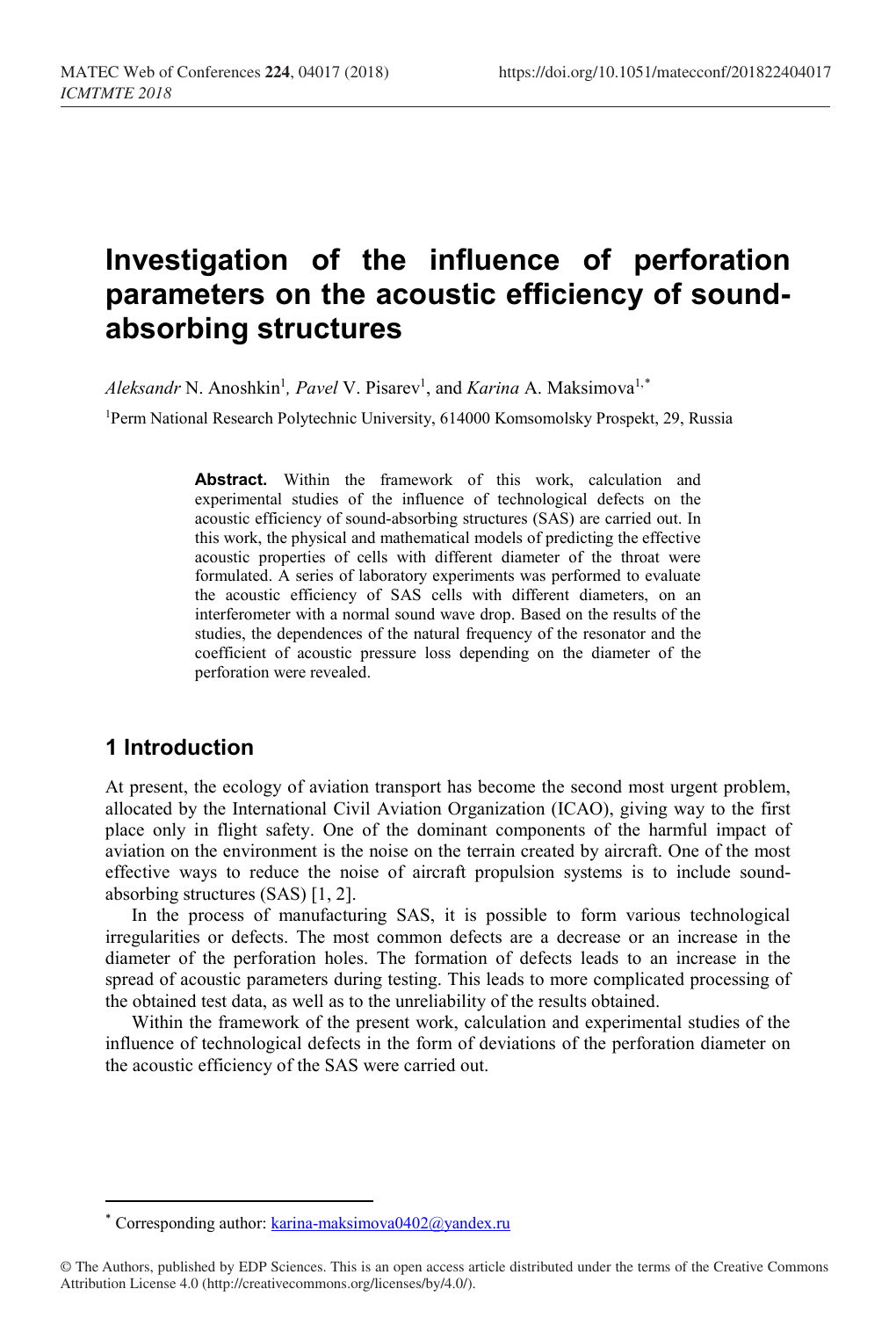## **2 Experimental determination of the acoustic characteristics of the samples of SAS with perforation defects**

For the experiments on the interferometer, model samples of SAS with a diameter of 30 mm were made, using 3D printing with different hole diameters of  $1.4 \div 2.8$  mm (Fig. 1, b). The base diameter was 2.2 mm. To model the defect, as the deviation of the diameter, the following conditions were set: a reduction of 0.8 mm in 0.2 mm increments, which is due to the permissible drill wear values and deformation ("shrinkage") of the holes in the carbon plastic; an increase of 0.6 mm was chosen by the results of technological experiments for manual drilling and is due to the breaking of the holes.







The production of samples using the 3D printing method was carried out using FDM prototyping technology, and Figure 2 shows the general view of the Dimension SST 1200 machine used for making samples for the interferometer. The production cycle, in this case, is reduced to the design of the sample shape in the 3D modeling program and the direct printing of the finished sample on the printer (Fig. 3).







Experimental acoustic studies of the samples of the SAS were carried out on the interferometer of the laboratory of noise generation mechanisms and modal analysis of PNRPU (Fig. 4). The experimental equipment is a tube of circular cross-section, at one end of which there is a sample of a SAS, on the other - a speaker that irradiates the sample with acoustic waves. Also at some distance from the sample, there are microphones that record the acoustic pressure of the incident and reflected waves in time. Further, the recorded pressure is processed according to a special procedure, as a result of which the impedance of the SAS sample is calculated. Usually two microphones are used for measurements, since the "transfer function method" used to determine the impedance is the simplest for calculations [3].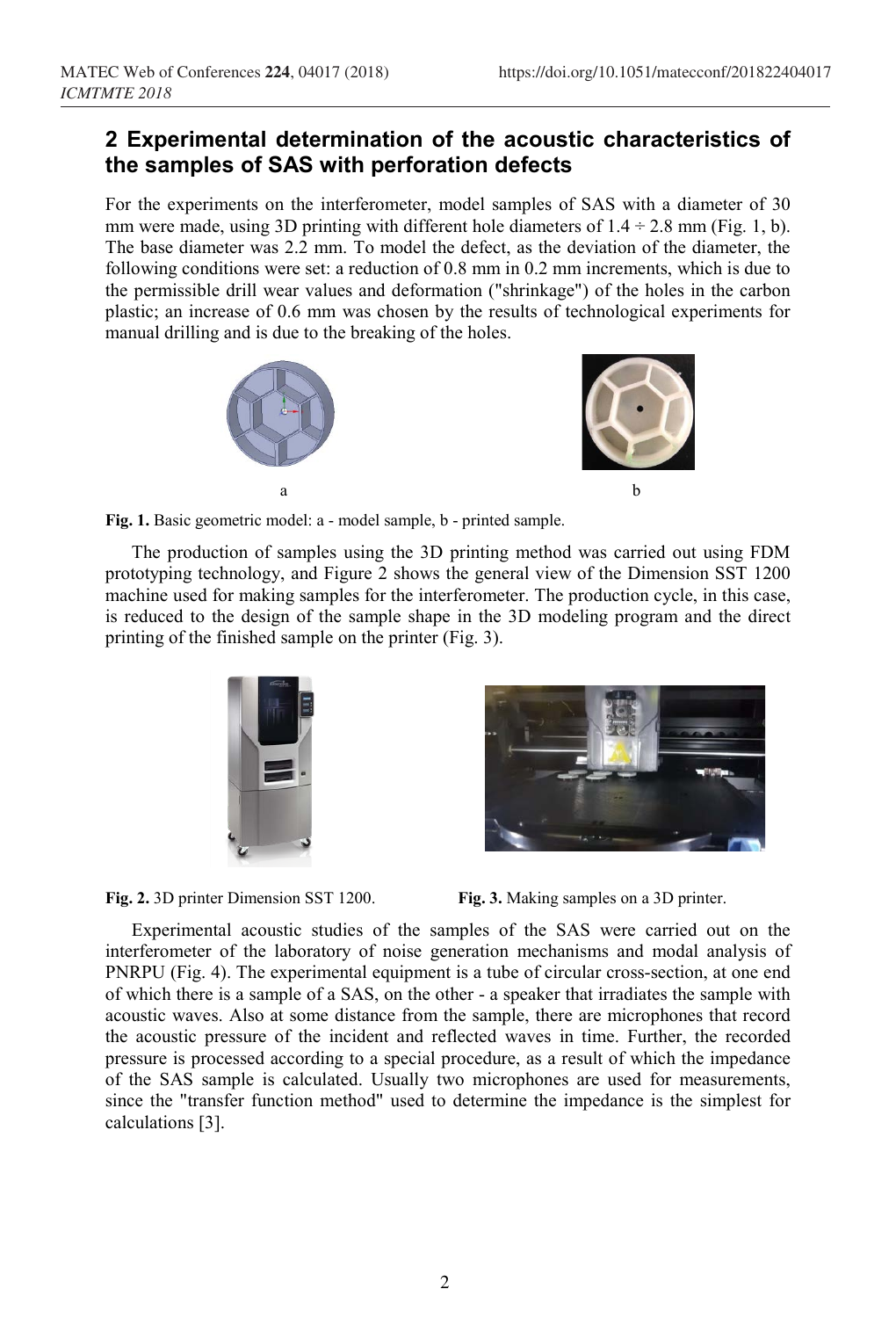

**Fig. 4.** Fully equiped and ready-to-operate interferometer.

As one of the main problems that arise when determining the acoustic characteristics of a SAS, is the spread of acoustic characteristics. This spread is due to the non-symmetric structure of the resonators, hence, the interference of the waves inside the resonator will depend on the orientation of the cell. To determine the boundary values, a method for determining the spread of acoustic characteristics for a given type of sample was developed. The method assumes a complex of model experiments to determine the dependence of acoustic characteristics on the position of the sample. To implement model experiments to identify the spread on the sample, special marking was made with a step of 30 degrees. Figure 5 shows the test results for the basic version.



**Fig. 5.** Dependence of the sound absorption coefficient on the frequency at different positions of the cell.

Analysis of the results revealed that the mean absorption coefficient of the prismatic cavity is 0.85, and the frequency of 1946 Hz with a maximum spread of  $\alpha = 0.04$ , resonant frequency 16 Hz. As a working position, the position 180° was chosen, at which the value of the absorption coefficient corresponds to the average. During subsequent laboratory experiments, the orientation of the sample relative to the measuring part (microphones) was monitored at 180°.

Based on the results of laboratory experiments, the dependence of the sound absorption coefficient on frequency was determined. Figure 6 shows a plot of the acoustic efficiency versus frequency for different hole diameters. In Figure 7 a, b are graphs of the dependance of own frequency of the resonator from the perforation diameter and dependance of resonator acoustic efficiency from perforation diameter, respectively.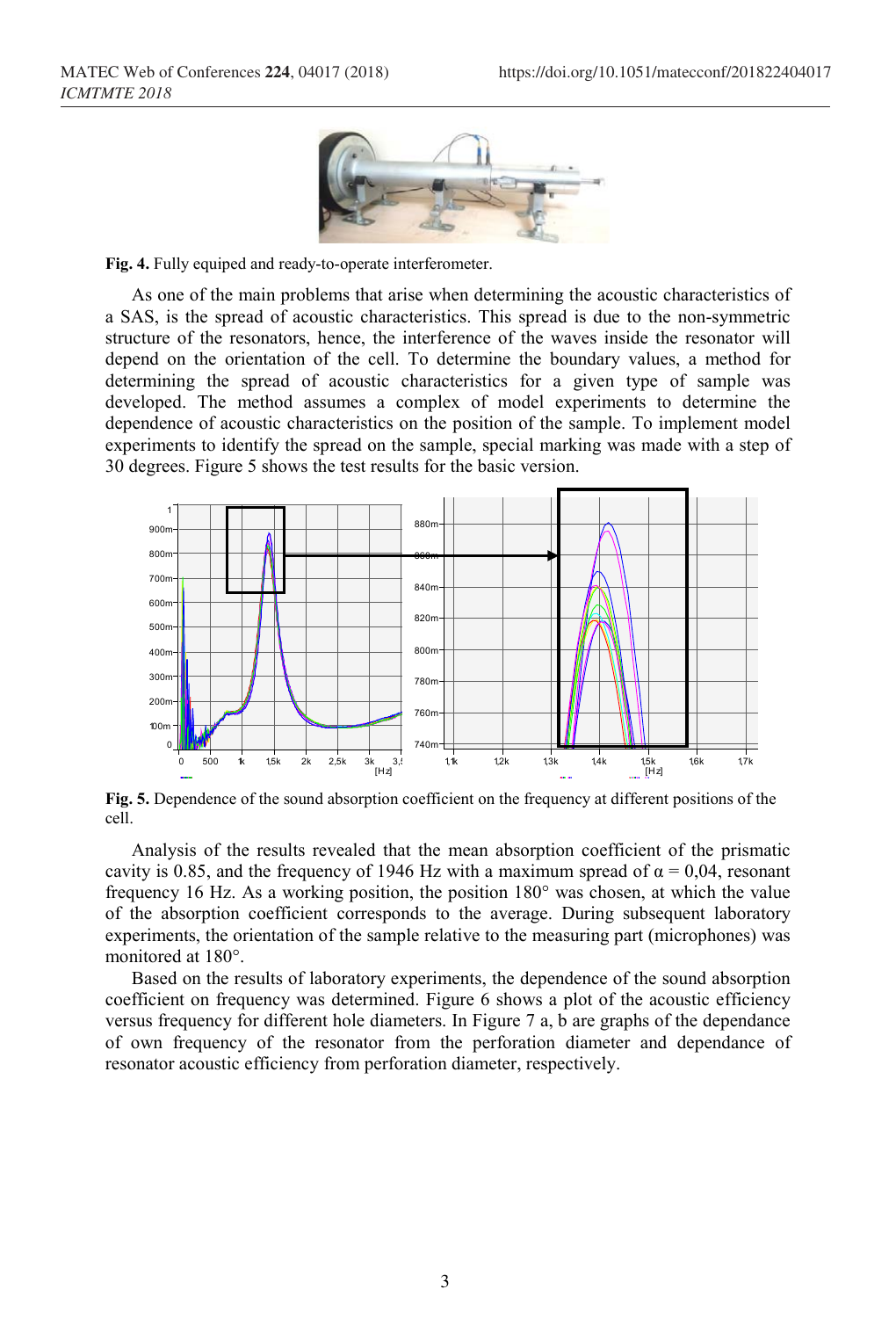

**Fig.** 6. Dependence of the sound absorption coefficient on frequency: 1 - perforation diameter = 1.4 mm., 2 - perforation diameter = 1.6 mm., 3 - perforation diameter = 1.8 mm., 4 - perforation diameter  $= 2.0$  mm,  $= 5$  - perforation diameter  $= 2.2$  mm.,  $= 6$  - perforation diameter  $= 2.4$  mm.,  $= 7$  - perforation diameter  $= 2.6$  mm.



**Fig. 7.** Graphs of the dependence: a - the natural frequency of the resonator from the diameter of the perforation; b - the acoustic efficiency of the resonator from the diameter of the perforation.

Dependence analysis revealed that as the diameter of the cavity increases, the resonator's natural frequency increases linearly, with an increase in the diameter of the perforation by 47% from 1.2 mm to 2.6 mm, the natural resonator frequency increases by 32%. When the diameter decreases from 2.2 mm to 1.2 mm, the natural resonator frequency falls by 28%. With an increase in the diameter of the perforation from 2.2 mm to 2.6 mm, the natural frequency increases by 20%. In addition, an analysis of the results obtained showed that a change in the diameter of the neck affects its broadband.

Analysis of the dependence of the acoustic efficiency of the resonator on the diameter of the perforation revealed that the maximum value of the sound absorption coefficient is observed at a base value of 2.2 mm in diameter. When the diameter is reduced from 2.2 mm to 1.2 mm, the sound absorption coefficient decreases by 35%. With an increase in the diameter of the perforation from 2.2 mm to 2.6 mm, a decrease in the sound absorption coefficient by 24% is also observed.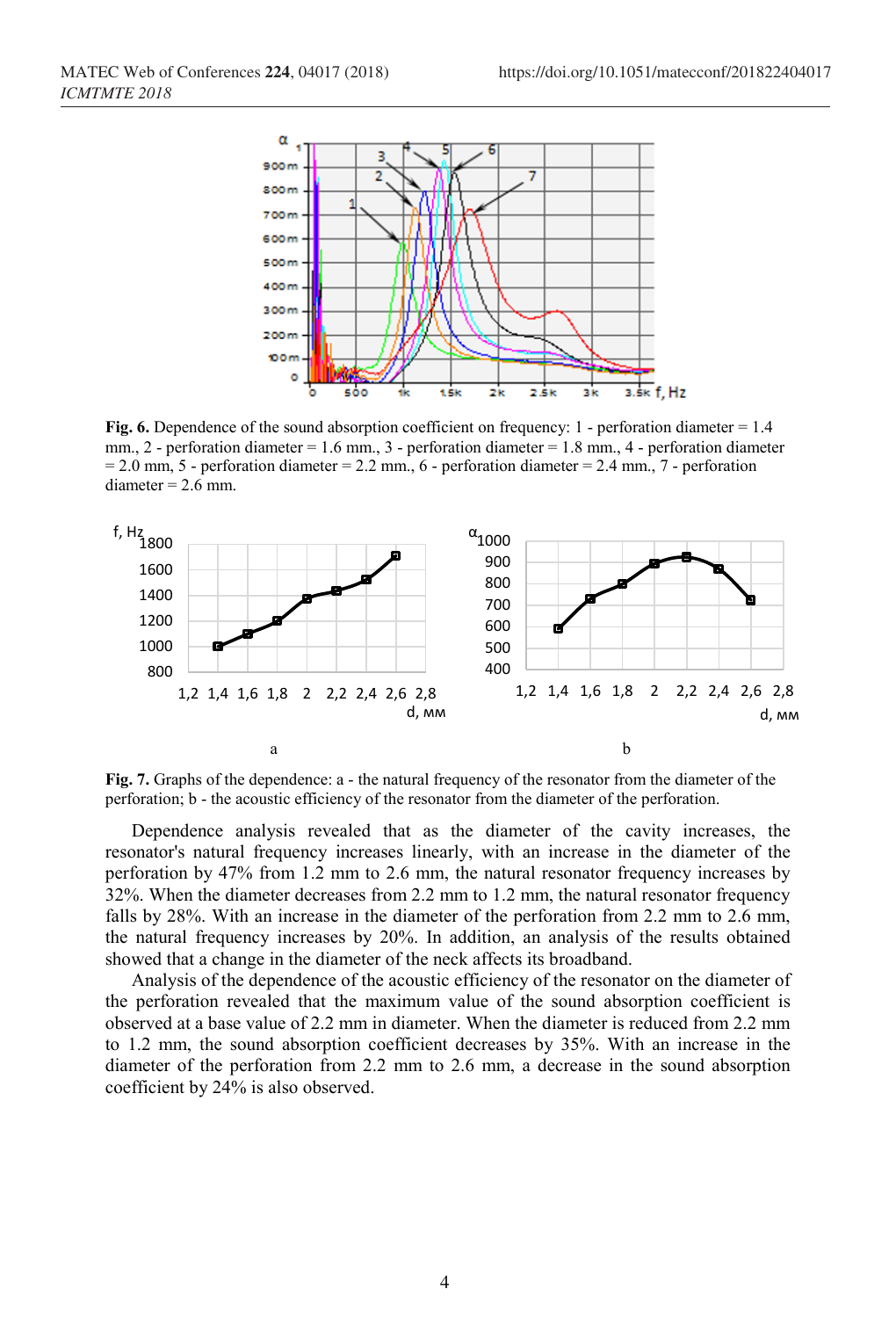#### **3 Numerical studies of the acoustic characteristics of the SAS**

In the framework of numerical experiments, the value of the damping effect produced by the prismatic cells, which is a Helmholtz resonator with a different throat diameter, was calculated in the operating frequency range of 1000-4000 Hz.

To perform a number of computational experiments, geometric models were constructed, which consist of a circular channel (free volume of the interferometer) and an attached, free volume of the cell (resonator). Figure 8 shows a general view of the basic geometric model where: 1 - a channel of finite length of circular section, in the center on one of the ends there is a cell - 2 of a prismatic shape, connected with the channel "narrow" throat - 3 cylindrical forms.



**Fig. 8.** General view of the geometric model.

The mathematical formulation of the problem of calculating the acoustic characteristics of a resonator involves the Helmholtz equation [2,4]:

$$
-\nabla \cdot \left(\frac{\nabla P}{\rho_0}\right) - \frac{\omega^2}{\rho_0 c^2} P = 0, \text{ rate } \omega = 2\pi f \tag{1}
$$

where *p* is the initial pressure in the calculated region (1 atm.),  $\omega = 2\pi v$  is the natural frequency of the resonator,  $\rho_0$  is the air density, *c* is the sound velocity in the environment, and  $\nu$  is the signal frequency at the input.

The wave at the input to the model channel was given as a harmonic pressure wave with amplitude *p0*.

$$
n \cdot \left(\frac{\nabla P}{\rho_0}\right) = \frac{i\omega}{\rho_0 c} \, P - \frac{2 i\omega}{\rho_0 c} P_0 \tag{2}
$$

The output wave was described as:

$$
n \cdot \left(\frac{\nabla P}{\rho_0}\right) = \frac{i\omega}{\rho_0 c} P_0 \tag{3}
$$

The rigid wall of the model channel was described as:

$$
n \cdot \left(\frac{\nabla P_0}{\rho_0}\right) = 0\tag{4}
$$

The loss of acoustic pressure at the output from the model channel was determined as:

$$
TL = 10\log(\frac{P_{in}}{P_{out}});
$$
\n(5)

$$
P_{in} = \int_{\partial \Omega} \frac{p_0^2}{2pc_s} dA; \tag{6}
$$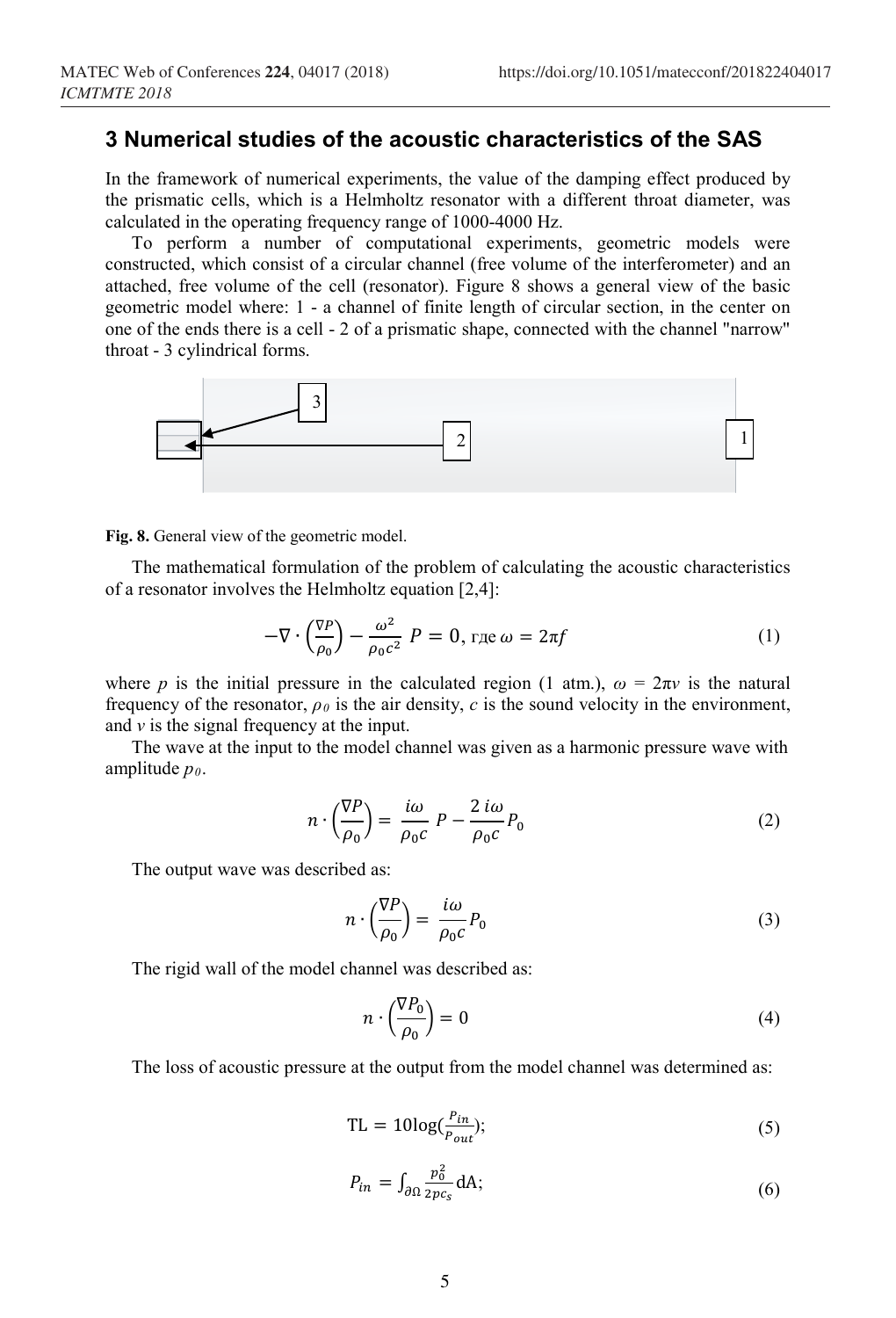$$
P_{out} = \int_{\partial \Omega} \frac{|p_c^2|}{2p c_s} dA \tag{7}
$$

Based on the results of the computational experiments, the dependences of the loss of acoustic pressure (TL) on frequency were obtained, and the dependences of the natural frequency of the resonator and the coefficient of loss of acoustic pressure on the diameter of the neck were constructed (Fig. 9).



**Fig. 9.** Graphs of the dependence of the acoustic efficiency of the resonator on the diameter of the perforation for numerical and experimental studies.

Analysis of the results of numerical experiments showed that with a decrease in diameter from 2.2 mm to 1.2 mm, the sound absorption coefficient decreases by 33%. With an increase in the diameter of the perforation from 2.2 mm to 2.6 mm, a decrease in the sound absorption coefficient by 24.5% is also observed. Comparative analysis of the results of numerical calculations, with the results of laboratory tests, revealed that the maximum discrepancy is observed for the design version with a diameter of 2.4 mm and is 3.5%. The obtained error indicates the validity of the developed mathematical numerical model. In the future, the developed numerical model will be used to assess the effect of technological defects on the deviation of the perforation diameter in the SAS with cells of different shapes.

#### **4 Conclusion**

Thus, it was found that technological defects in the form of a decrease or increase in the diameter of the perforation lead to a significant decrease in the acoustic efficiency of the SAS, namely: 1) Reduction of the diameter of the perforation leads to a significant decrease in the acoustic efficiency of the SAS: the maximum decrease in  $\alpha$ , taking into account the wear of the drill and shrinkage of the holes reaches 34%. In addition, the operating frequency is reduced by 400 Hz (approximately 30% of the set frequency), which is accompanied by a decrease in the broadband of the PID. 2) With an increase in the diameter of the perforation, the acoustic efficiency of the SAS is also decreased, the maximum decrease in  $\alpha$  during the "breaking" of the holes reaches 22%. In addition, there is an increase in the operating frequency by 400 Hz, with a simultaneous increase in the broadband of the SAS. When designing new structures, it is necessary to take into account the effect of defects on the resonance frequency and efficiency of the SAS when it is tuned to the tonal composition of the aircraft engine noise. To prevent technological dispersion of